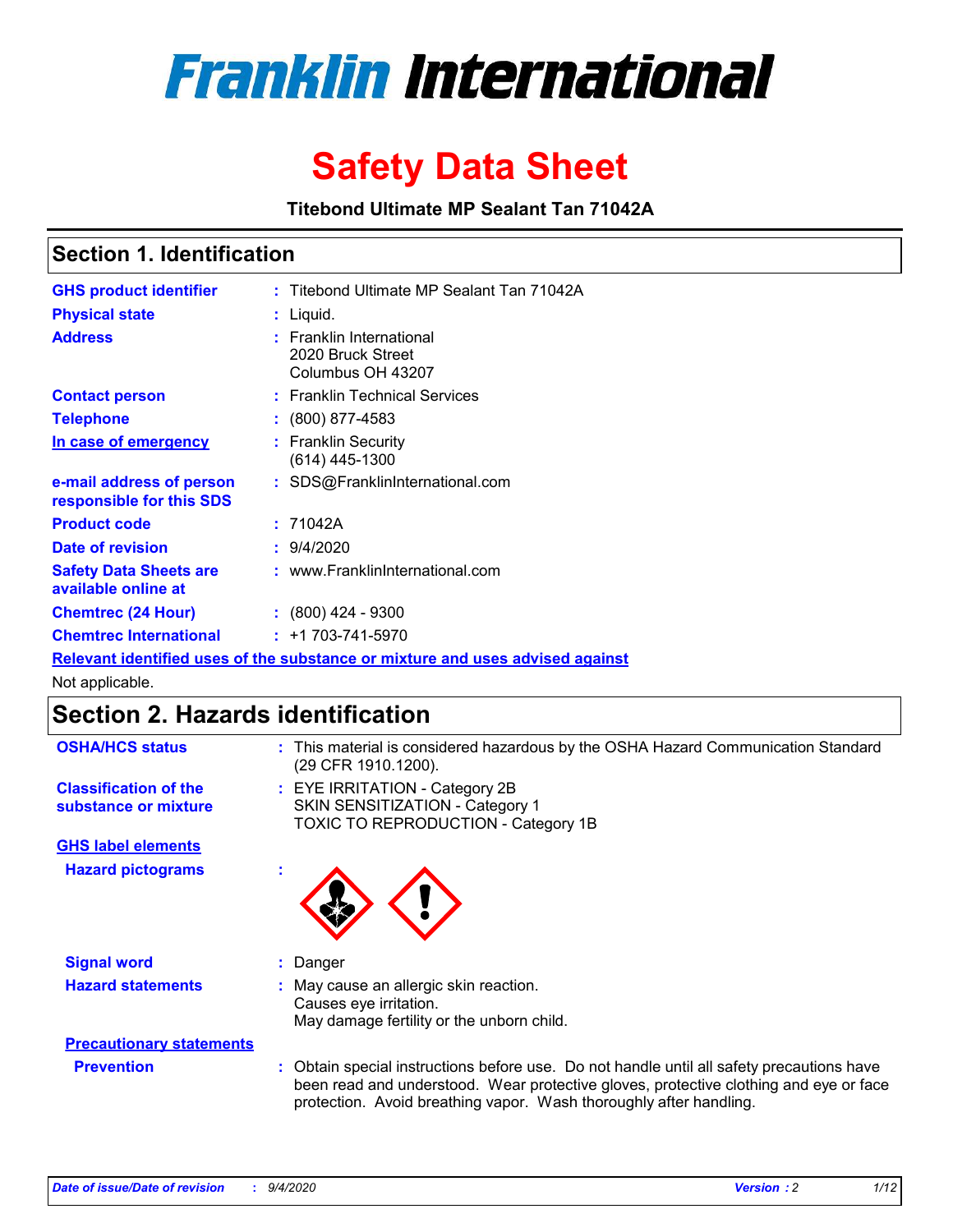### **Section 2. Hazards identification**

| <b>Response</b>                            | : IF exposed or concerned: Get medical advice or attention. Wash contaminated clothing<br>before reuse. IF ON SKIN: Wash with plenty of water. IF IN EYES: Rinse cautiously<br>with water for several minutes. Remove contact lenses, if present and easy to do.<br>Continue rinsing. If eye irritation persists: Get medical advice or attention. |
|--------------------------------------------|----------------------------------------------------------------------------------------------------------------------------------------------------------------------------------------------------------------------------------------------------------------------------------------------------------------------------------------------------|
| <b>Storage</b>                             | : Store locked up.                                                                                                                                                                                                                                                                                                                                 |
| <b>Disposal</b>                            | : Dispose of contents and container in accordance with all local, regional, national and<br>international regulations.                                                                                                                                                                                                                             |
| <b>Hazards not otherwise</b><br>classified | : Product generates methanol during cure.                                                                                                                                                                                                                                                                                                          |

# **Section 3. Composition/information on ingredients**

| $:$ Mixture |
|-------------|
|             |

| <b>Ingredient name</b>       | $\frac{9}{6}$ | <b>CAS number</b> |
|------------------------------|---------------|-------------------|
| 3-aminopropyltriethoxysilane | ≤3            | 919-30-2          |
| Dibutyltin dilaurate         | ∣≤0.3         | $77 - 58 - 1$     |

Any concentration shown as a range is to protect confidentiality or is due to batch variation.

**There are no additional ingredients present which, within the current knowledge of the supplier and in the concentrations applicable, are classified as hazardous to health or the environment and hence require reporting in this section.**

**Occupational exposure limits, if available, are listed in Section 8.**

### **Section 4. First aid measures**

| <b>Description of necessary first aid measures</b> |                                                                                                                                                                                                                                                                                                                                                                                                                                                                                                                                                                                                                                                                                                                                                                           |
|----------------------------------------------------|---------------------------------------------------------------------------------------------------------------------------------------------------------------------------------------------------------------------------------------------------------------------------------------------------------------------------------------------------------------------------------------------------------------------------------------------------------------------------------------------------------------------------------------------------------------------------------------------------------------------------------------------------------------------------------------------------------------------------------------------------------------------------|
| <b>Eye contact</b>                                 | : Immediately flush eyes with plenty of water, occasionally lifting the upper and lower<br>eyelids. Check for and remove any contact lenses. Continue to rinse for at least 10<br>minutes. If irritation persists, get medical attention.                                                                                                                                                                                                                                                                                                                                                                                                                                                                                                                                 |
| <b>Inhalation</b>                                  | : Remove victim to fresh air and keep at rest in a position comfortable for breathing. If<br>not breathing, if breathing is irregular or if respiratory arrest occurs, provide artificial<br>respiration or oxygen by trained personnel. It may be dangerous to the person providing<br>aid to give mouth-to-mouth resuscitation. Get medical attention. If unconscious, place<br>in recovery position and get medical attention immediately. Maintain an open airway.<br>Loosen tight clothing such as a collar, tie, belt or waistband. In case of inhalation of<br>decomposition products in a fire, symptoms may be delayed. The exposed person may<br>need to be kept under medical surveillance for 48 hours.                                                       |
| <b>Skin contact</b>                                | : Wash with plenty of soap and water. Remove contaminated clothing and shoes. Wash<br>contaminated clothing thoroughly with water before removing it, or wear gloves.<br>Continue to rinse for at least 10 minutes. Get medical attention. In the event of any<br>complaints or symptoms, avoid further exposure. Wash clothing before reuse. Clean<br>shoes thoroughly before reuse.                                                                                                                                                                                                                                                                                                                                                                                     |
| <b>Ingestion</b>                                   | : Wash out mouth with water. Remove dentures if any. Remove victim to fresh air and<br>keep at rest in a position comfortable for breathing. If material has been swallowed and<br>the exposed person is conscious, give small quantities of water to drink. Stop if the<br>exposed person feels sick as vomiting may be dangerous. Do not induce vomiting<br>unless directed to do so by medical personnel. If vomiting occurs, the head should be<br>kept low so that vomit does not enter the lungs. Get medical attention. Never give<br>anything by mouth to an unconscious person. If unconscious, place in recovery position<br>and get medical attention immediately. Maintain an open airway. Loosen tight clothing<br>such as a collar, tie, belt or waistband. |
| Most important symptoms/effects, acute and delayed |                                                                                                                                                                                                                                                                                                                                                                                                                                                                                                                                                                                                                                                                                                                                                                           |
| <b>Potential acute health effects</b>              |                                                                                                                                                                                                                                                                                                                                                                                                                                                                                                                                                                                                                                                                                                                                                                           |
| <b>Eye contact</b>                                 | : May cause eye irritation.                                                                                                                                                                                                                                                                                                                                                                                                                                                                                                                                                                                                                                                                                                                                               |
| <b>Inhalation</b>                                  | : No known significant effects or critical hazards.                                                                                                                                                                                                                                                                                                                                                                                                                                                                                                                                                                                                                                                                                                                       |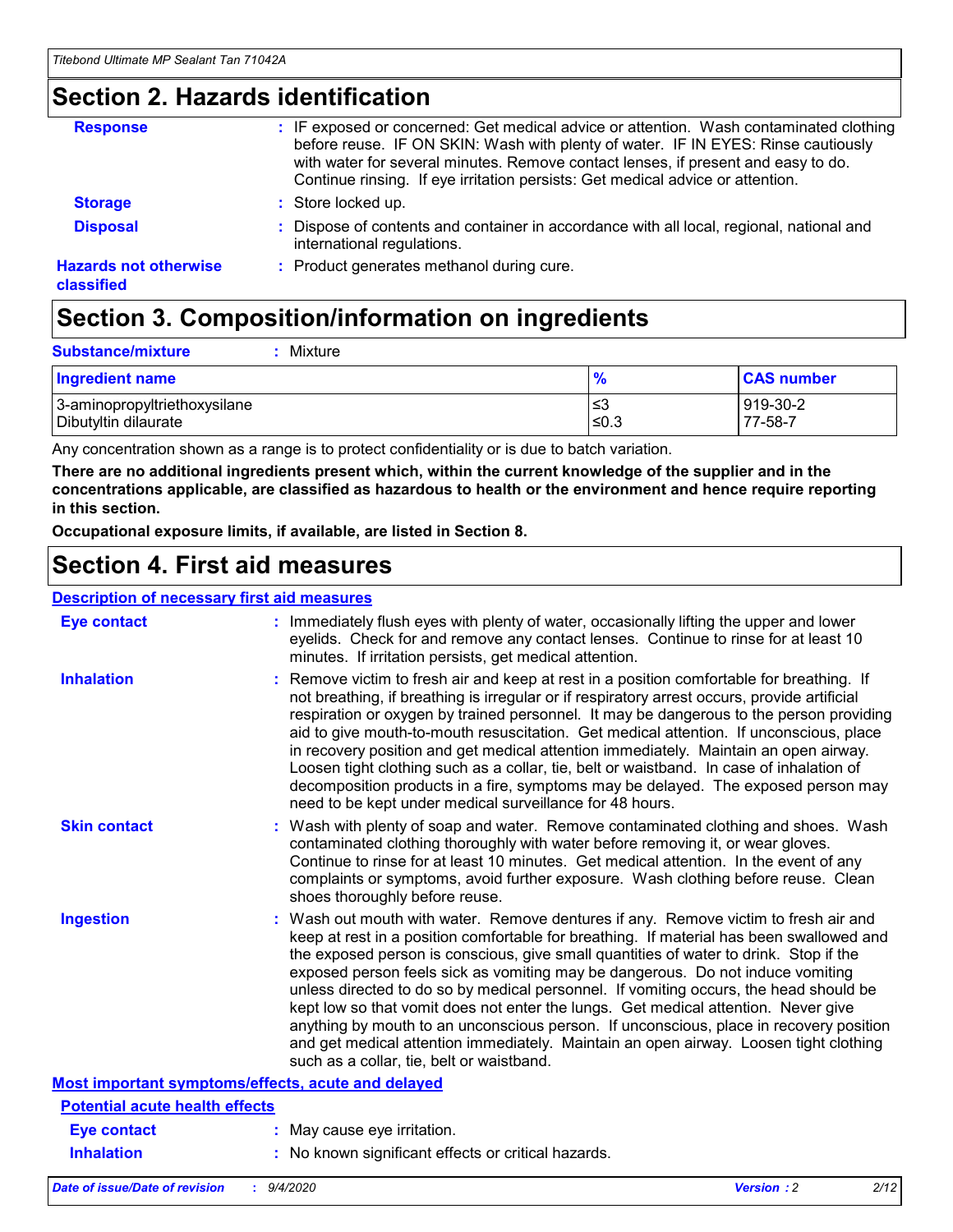# **Section 4. First aid measures**

| <b>Skin contact</b>                                                                                                                                                                                                                                                                                                                                                                                                                                | : May cause skin irritation.                                                                                                                                             |  |  |
|----------------------------------------------------------------------------------------------------------------------------------------------------------------------------------------------------------------------------------------------------------------------------------------------------------------------------------------------------------------------------------------------------------------------------------------------------|--------------------------------------------------------------------------------------------------------------------------------------------------------------------------|--|--|
| <b>Ingestion</b>                                                                                                                                                                                                                                                                                                                                                                                                                                   | : No known significant effects or critical hazards.                                                                                                                      |  |  |
| <b>Over-exposure signs/symptoms</b>                                                                                                                                                                                                                                                                                                                                                                                                                |                                                                                                                                                                          |  |  |
| <b>Eye contact</b>                                                                                                                                                                                                                                                                                                                                                                                                                                 | : Adverse symptoms may include the following:<br>irritation<br>watering<br>redness                                                                                       |  |  |
| <b>Inhalation</b>                                                                                                                                                                                                                                                                                                                                                                                                                                  | Adverse symptoms may include the following:<br>reduced fetal weight<br>increase in fetal deaths<br>skeletal malformations                                                |  |  |
| <b>Skin contact</b>                                                                                                                                                                                                                                                                                                                                                                                                                                | Adverse symptoms may include the following:<br>irritation<br>redness<br>reduced fetal weight<br>increase in fetal deaths<br>skeletal malformations                       |  |  |
| <b>Ingestion</b>                                                                                                                                                                                                                                                                                                                                                                                                                                   | : Adverse symptoms may include the following:<br>reduced fetal weight<br>increase in fetal deaths<br>skeletal malformations                                              |  |  |
|                                                                                                                                                                                                                                                                                                                                                                                                                                                    | Indication of immediate medical attention and special treatment needed, if necessary                                                                                     |  |  |
| <b>Notes to physician</b>                                                                                                                                                                                                                                                                                                                                                                                                                          | : In case of inhalation of decomposition products in a fire, symptoms may be delayed.<br>The exposed person may need to be kept under medical surveillance for 48 hours. |  |  |
| <b>Specific treatments</b>                                                                                                                                                                                                                                                                                                                                                                                                                         | : No specific treatment.                                                                                                                                                 |  |  |
| <b>Protection of first-aiders</b><br>No action shall be taken involving any personal risk or without suitable training. If it is<br>suspected that fumes are still present, the rescuer should wear an appropriate mask or<br>self-contained breathing apparatus. It may be dangerous to the person providing aid to<br>give mouth-to-mouth resuscitation. Wash contaminated clothing thoroughly with water<br>before removing it, or wear gloves. |                                                                                                                                                                          |  |  |
| See toxicological information (Section 11)                                                                                                                                                                                                                                                                                                                                                                                                         |                                                                                                                                                                          |  |  |

# **Section 5. Fire-fighting measures**

| : Use an extinguishing agent suitable for the surrounding fire.                                                                                                                                     |
|-----------------------------------------------------------------------------------------------------------------------------------------------------------------------------------------------------|
| : None known.                                                                                                                                                                                       |
| : In a fire or if heated, a pressure increase will occur and the container may burst.                                                                                                               |
| Decomposition products may include the following materials:<br>carbon dioxide<br>carbon monoxide<br>nitrogen oxides<br>metal oxide/oxides                                                           |
| : Promptly isolate the scene by removing all persons from the vicinity of the incident if<br>there is a fire. No action shall be taken involving any personal risk or without suitable<br>training. |
| Fire-fighters should wear appropriate protective equipment and self-contained breathing<br>apparatus (SCBA) with a full face-piece operated in positive pressure mode.                              |
|                                                                                                                                                                                                     |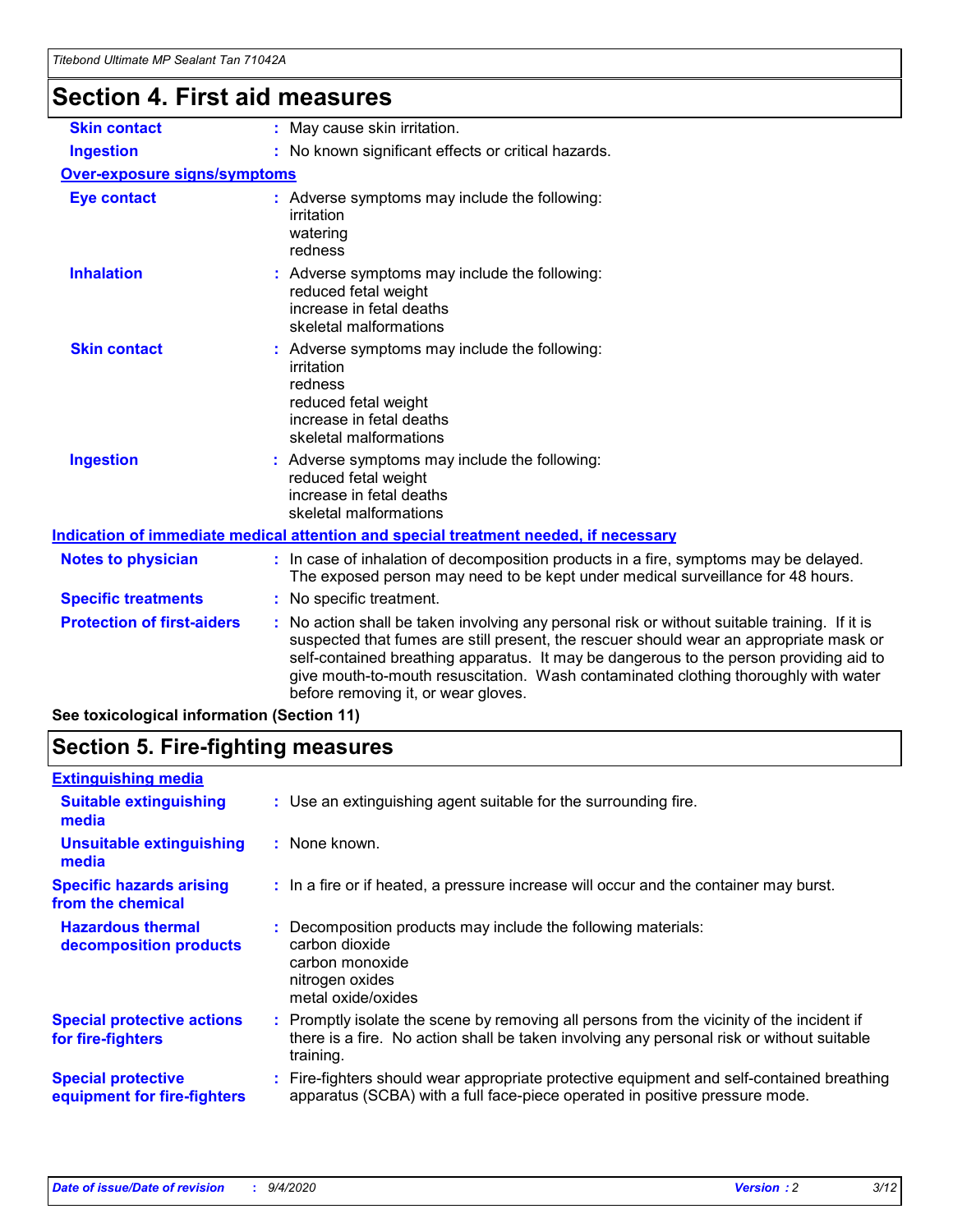### **Section 6. Accidental release measures**

|                                                              | <b>Personal precautions, protective equipment and emergency procedures</b>                                                                                                                                                                                                                                                                                                                                                                                                                                                                                                                                                                                                                                   |  |  |  |  |
|--------------------------------------------------------------|--------------------------------------------------------------------------------------------------------------------------------------------------------------------------------------------------------------------------------------------------------------------------------------------------------------------------------------------------------------------------------------------------------------------------------------------------------------------------------------------------------------------------------------------------------------------------------------------------------------------------------------------------------------------------------------------------------------|--|--|--|--|
| For non-emergency<br>personnel                               | : No action shall be taken involving any personal risk or without suitable training.<br>Evacuate surrounding areas. Keep unnecessary and unprotected personnel from<br>entering. Do not touch or walk through spilled material. Avoid breathing vapor or mist.<br>Provide adequate ventilation. Wear appropriate respirator when ventilation is<br>inadequate. Put on appropriate personal protective equipment.                                                                                                                                                                                                                                                                                             |  |  |  |  |
| For emergency responders                                     | : If specialized clothing is required to deal with the spillage, take note of any information in<br>Section 8 on suitable and unsuitable materials. See also the information in "For non-<br>emergency personnel".                                                                                                                                                                                                                                                                                                                                                                                                                                                                                           |  |  |  |  |
| <b>Environmental precautions</b>                             | : Avoid dispersal of spilled material and runoff and contact with soil, waterways, drains<br>and sewers. Inform the relevant authorities if the product has caused environmental<br>pollution (sewers, waterways, soil or air).                                                                                                                                                                                                                                                                                                                                                                                                                                                                              |  |  |  |  |
| <b>Methods and materials for containment and cleaning up</b> |                                                                                                                                                                                                                                                                                                                                                                                                                                                                                                                                                                                                                                                                                                              |  |  |  |  |
| <b>Small spill</b>                                           | : Stop leak if without risk. Move containers from spill area. Dilute with water and mop up<br>if water-soluble. Alternatively, or if water-insoluble, absorb with an inert dry material and<br>place in an appropriate waste disposal container. Dispose of via a licensed waste<br>disposal contractor.                                                                                                                                                                                                                                                                                                                                                                                                     |  |  |  |  |
| <b>Large spill</b>                                           | : Stop leak if without risk. Move containers from spill area. Approach release from<br>upwind. Prevent entry into sewers, water courses, basements or confined areas. Wash<br>spillages into an effluent treatment plant or proceed as follows. Contain and collect<br>spillage with non-combustible, absorbent material e.g. sand, earth, vermiculite or<br>diatomaceous earth and place in container for disposal according to local regulations<br>(see Section 13). Dispose of via a licensed waste disposal contractor. Contaminated<br>absorbent material may pose the same hazard as the spilled product. Note: see<br>Section 1 for emergency contact information and Section 13 for waste disposal. |  |  |  |  |

### **Section 7. Handling and storage**

#### **Precautions for safe handling**

| <b>Protective measures</b>                                                       | : Put on appropriate personal protective equipment (see Section 8). Persons with a<br>history of skin sensitization problems should not be employed in any process in which<br>this product is used. Avoid exposure - obtain special instructions before use. Avoid<br>exposure during pregnancy. Do not handle until all safety precautions have been read<br>and understood. Do not get in eyes or on skin or clothing. Do not ingest. Avoid<br>breathing vapor or mist. If during normal use the material presents a respiratory hazard,<br>use only with adequate ventilation or wear appropriate respirator. Keep in the original<br>container or an approved alternative made from a compatible material, kept tightly<br>closed when not in use. Empty containers retain product residue and can be hazardous.<br>Do not reuse container. |
|----------------------------------------------------------------------------------|--------------------------------------------------------------------------------------------------------------------------------------------------------------------------------------------------------------------------------------------------------------------------------------------------------------------------------------------------------------------------------------------------------------------------------------------------------------------------------------------------------------------------------------------------------------------------------------------------------------------------------------------------------------------------------------------------------------------------------------------------------------------------------------------------------------------------------------------------|
| <b>Advice on general</b><br>occupational hygiene                                 | : Eating, drinking and smoking should be prohibited in areas where this material is<br>handled, stored and processed. Workers should wash hands and face before eating,<br>drinking and smoking. Remove contaminated clothing and protective equipment before<br>entering eating areas. See also Section 8 for additional information on hygiene<br>measures.                                                                                                                                                                                                                                                                                                                                                                                                                                                                                    |
| <b>Conditions for safe storage,</b><br>including any<br><b>incompatibilities</b> | Store between the following temperatures: 0 to 120°C (32 to 248°F). Store in<br>accordance with local regulations. Store in original container protected from direct<br>sunlight in a dry, cool and well-ventilated area, away from incompatible materials (see<br>Section 10) and food and drink. Store locked up. Keep container tightly closed and<br>sealed until ready for use. Containers that have been opened must be carefully<br>resealed and kept upright to prevent leakage. Do not store in unlabeled containers.<br>Use appropriate containment to avoid environmental contamination. See Section 10 for<br>incompatible materials before handling or use.                                                                                                                                                                         |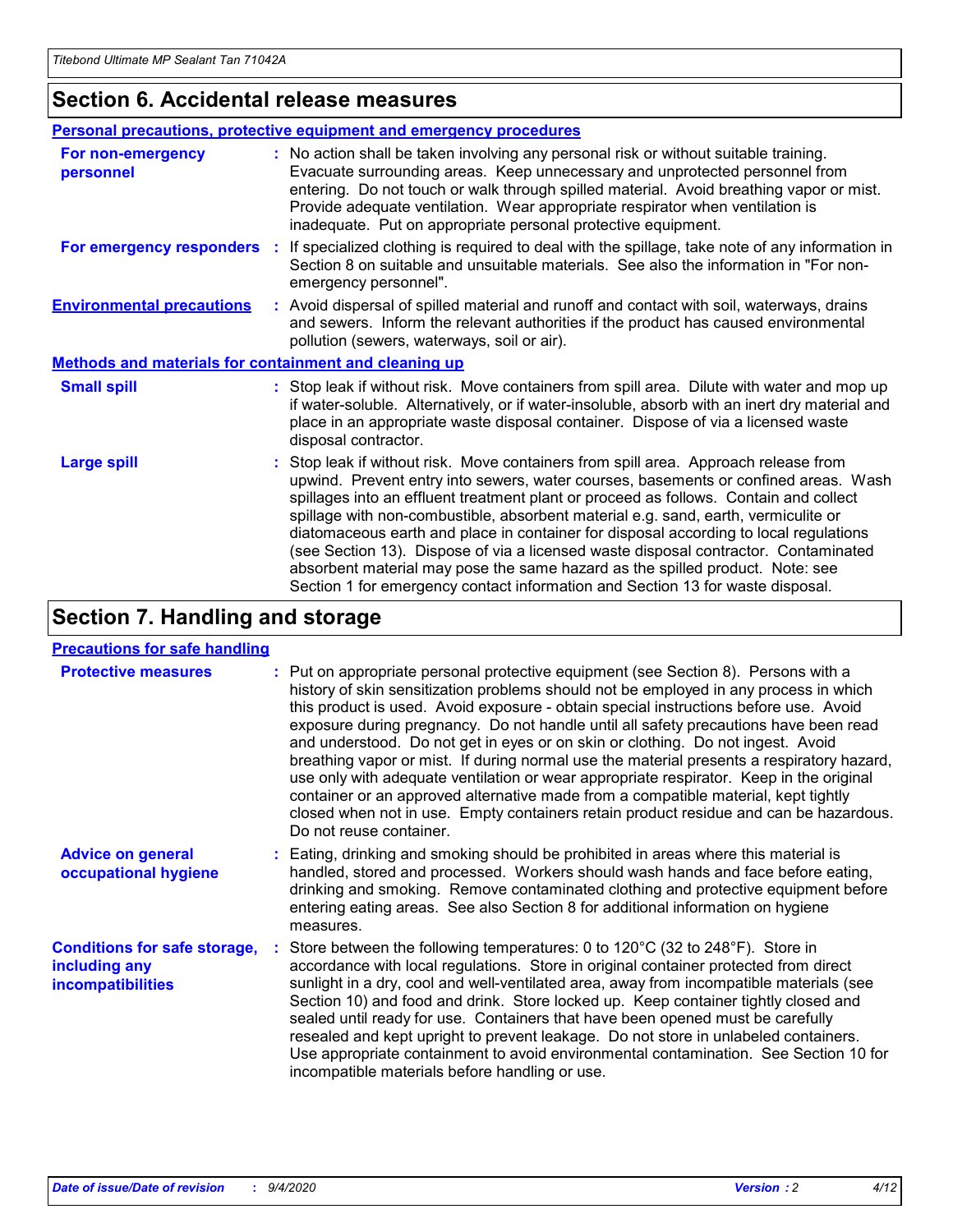## **Section 8. Exposure controls/personal protection**

#### **Control parameters**

#### **Occupational exposure limits**

| <b>Ingredient name</b>                               |                        | <b>Exposure limits</b>                                                                                                                                                                                                                                                                                                                                                                                                                                                                                                                                                                                                 |
|------------------------------------------------------|------------------------|------------------------------------------------------------------------------------------------------------------------------------------------------------------------------------------------------------------------------------------------------------------------------------------------------------------------------------------------------------------------------------------------------------------------------------------------------------------------------------------------------------------------------------------------------------------------------------------------------------------------|
| 3-aminopropyltriethoxysilane<br>Dibutyltin dilaurate |                        | None.<br>ACGIH TLV (United States, 3/2020). Absorbed through skin.<br>Notes: as Sn<br>TWA: 0.1 mg/m <sup>3</sup> , (as Sn) 8 hours.<br>STEL: 0.2 mg/m <sup>3</sup> , (as Sn) 15 minutes.<br>NIOSH REL (United States, 10/2016). Absorbed through skin.<br>Notes: as Sn<br>TWA: 0.1 mg/m <sup>3</sup> , (as Sn) 10 hours.<br>OSHA PEL (United States, 5/2018). Notes: as Sn<br>TWA: $0.1 \text{ mg/m}^3$ , (as Sn) 8 hours.<br>OSHA PEL 1989 (United States, 3/1989). Absorbed through skin.<br>Notes: measured as Sn<br>TWA: 0.1 mg/m <sup>3</sup> , (measured as Sn) 8 hours. Form: Organic                           |
| <b>Appropriate engineering</b><br><b>controls</b>    |                        | : If user operations generate dust, fumes, gas, vapor or mist, use process enclosures,<br>local exhaust ventilation or other engineering controls to keep worker exposure to<br>airborne contaminants below any recommended or statutory limits.                                                                                                                                                                                                                                                                                                                                                                       |
| <b>Environmental exposure</b><br><b>controls</b>     |                        | Emissions from ventilation or work process equipment should be checked to ensure<br>they comply with the requirements of environmental protection legislation. In some<br>cases, fume scrubbers, filters or engineering modifications to the process equipment<br>will be necessary to reduce emissions to acceptable levels.                                                                                                                                                                                                                                                                                          |
| <b>Individual protection measures</b>                |                        |                                                                                                                                                                                                                                                                                                                                                                                                                                                                                                                                                                                                                        |
| <b>Hygiene measures</b>                              |                        | : Wash hands, forearms and face thoroughly after handling chemical products, before<br>eating, smoking and using the lavatory and at the end of the working period.<br>Appropriate techniques should be used to remove potentially contaminated clothing.<br>Contaminated work clothing should not be allowed out of the workplace. Wash<br>contaminated clothing before reusing. Ensure that eyewash stations and safety<br>showers are close to the workstation location.                                                                                                                                            |
| <b>Eye/face protection</b>                           |                        | : Safety eyewear complying with an approved standard should be used when a risk<br>assessment indicates this is necessary to avoid exposure to liquid splashes, mists,<br>gases or dusts. If contact is possible, the following protection should be worn, unless<br>the assessment indicates a higher degree of protection: chemical splash goggles.                                                                                                                                                                                                                                                                  |
| <b>Skin protection</b>                               |                        |                                                                                                                                                                                                                                                                                                                                                                                                                                                                                                                                                                                                                        |
| <b>Hand protection</b>                               |                        | : Chemical-resistant, impervious gloves complying with an approved standard should be<br>worn at all times when handling chemical products if a risk assessment indicates this is<br>necessary. Considering the parameters specified by the glove manufacturer, check<br>during use that the gloves are still retaining their protective properties. It should be<br>noted that the time to breakthrough for any glove material may be different for different<br>glove manufacturers. In the case of mixtures, consisting of several substances, the<br>protection time of the gloves cannot be accurately estimated. |
| <b>Body protection</b>                               | handling this product. | : Personal protective equipment for the body should be selected based on the task being<br>performed and the risks involved and should be approved by a specialist before                                                                                                                                                                                                                                                                                                                                                                                                                                              |
| <b>Other skin protection</b>                         |                        | : Appropriate footwear and any additional skin protection measures should be selected<br>based on the task being performed and the risks involved and should be approved by a<br>specialist before handling this product.                                                                                                                                                                                                                                                                                                                                                                                              |
| <b>Respiratory protection</b>                        | aspects of use.        | : Based on the hazard and potential for exposure, select a respirator that meets the<br>appropriate standard or certification. Respirators must be used according to a<br>respiratory protection program to ensure proper fitting, training, and other important                                                                                                                                                                                                                                                                                                                                                       |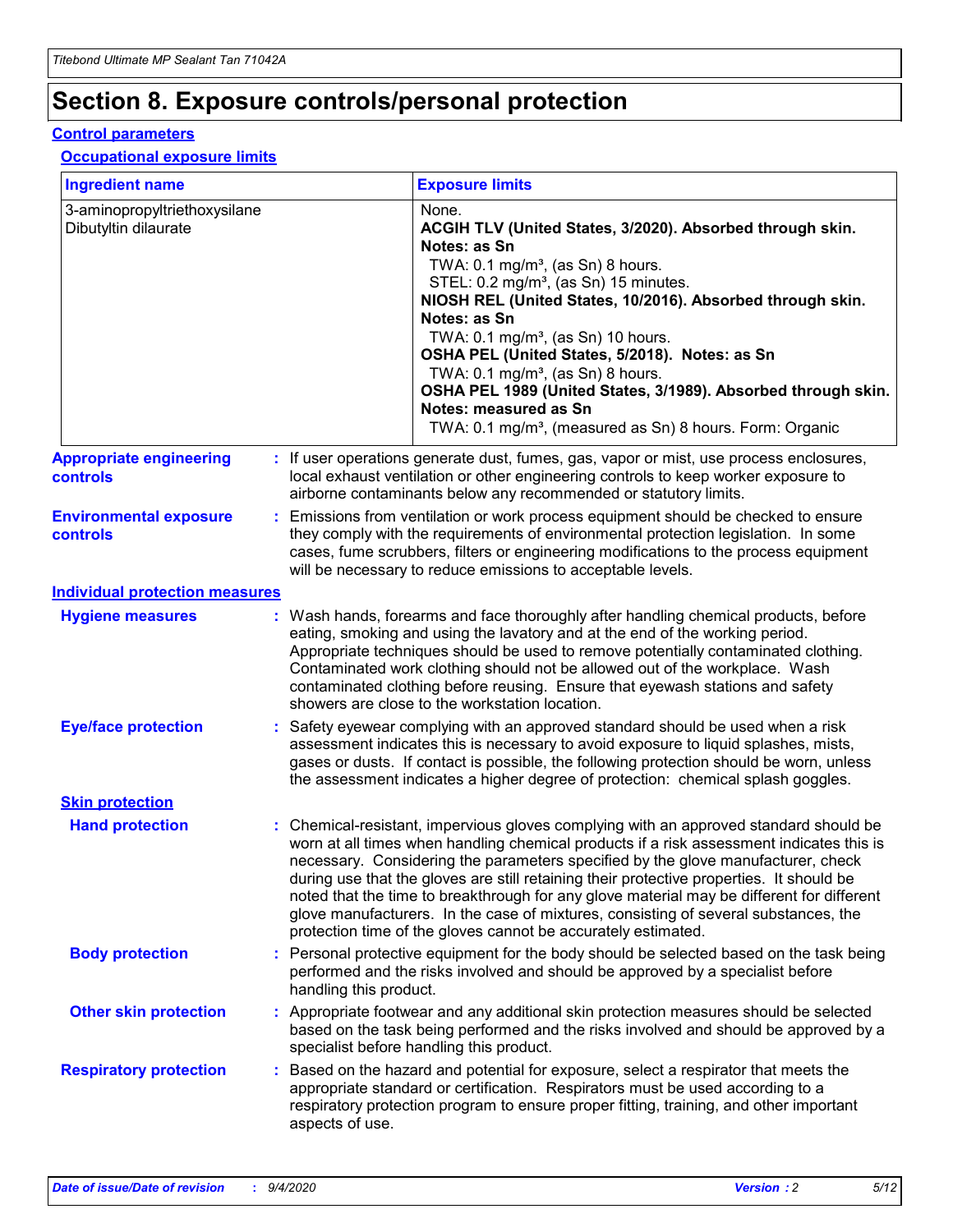### **Section 9. Physical and chemical properties**

#### **Appearance**

| <b>Physical state</b>                             | : Liquid. [Paste.]                                                |
|---------------------------------------------------|-------------------------------------------------------------------|
| <b>Color</b>                                      | Beige.                                                            |
| Odor                                              | Characteristic.                                                   |
| <b>Odor threshold</b>                             | : Not available.                                                  |
| рH                                                | : Not applicable.                                                 |
| <b>Melting point</b>                              | : Not available.                                                  |
| <b>Boiling point</b>                              | : $>200^{\circ}$ C ( $>392^{\circ}$ F)                            |
| <b>Flash point</b>                                | : Closed cup: >200°C (>392°F) [Setaflash.]                        |
| <b>Evaporation rate</b>                           | $:$ <1 (butyl acetate = 1)                                        |
| <b>Flammability (solid, gas)</b>                  | : Not available.                                                  |
| Lower and upper explosive<br>(flammable) limits   | : Not available.                                                  |
| <b>VOC (less water, less</b><br>exempt solvents)  | $: 0$ g/l                                                         |
| <b>Volatility</b>                                 | $: 0\%$ (w/w)                                                     |
| <b>Vapor density</b>                              | : Not available.                                                  |
| <b>Relative density</b>                           | : 1.432                                                           |
| <b>Solubility</b>                                 | : Insoluble in the following materials: cold water and hot water. |
| <b>Solubility in water</b>                        | : Not available.                                                  |
| <b>Partition coefficient: n-</b><br>octanol/water | : Not available.                                                  |
| <b>Auto-ignition temperature</b>                  | $:$ Not available.                                                |
| <b>Decomposition temperature</b>                  | : Not available.                                                  |
| <b>Viscosity</b>                                  | $:$ Not available.                                                |

### **Section 10. Stability and reactivity**

| <b>Reactivity</b>                            |    | : No specific test data related to reactivity available for this product or its ingredients.            |
|----------------------------------------------|----|---------------------------------------------------------------------------------------------------------|
| <b>Chemical stability</b>                    |    | : The product is stable.                                                                                |
| <b>Possibility of hazardous</b><br>reactions |    | : Under normal conditions of storage and use, hazardous reactions will not occur.                       |
| <b>Conditions to avoid</b>                   |    | : No specific data.                                                                                     |
| <b>Incompatible materials</b>                | ÷. | No specific data.                                                                                       |
| <b>Hazardous decomposition</b><br>products   |    | Under normal conditions of storage and use, hazardous decomposition products should<br>not be produced. |

### **Section 11. Toxicological information**

#### **Information on toxicological effects**

#### **Acute toxicity**

| <b>Product/ingredient name</b> | <b>Result</b>           | <b>Species</b> | <b>Dose</b>                | <b>Exposure</b> |
|--------------------------------|-------------------------|----------------|----------------------------|-----------------|
| 3-aminopropyltriethoxysilane   | <b>ILD50 Dermal</b>     | Rabbit         | 4.29 g/kg                  |                 |
| Dibutyltin dilaurate           | ILD50 Oral<br>LD50 Oral | Rat<br>Rat     | $1.57$ g/kg<br>175 $mg/kg$ |                 |
|                                |                         |                |                            |                 |

**Irritation/Corrosion**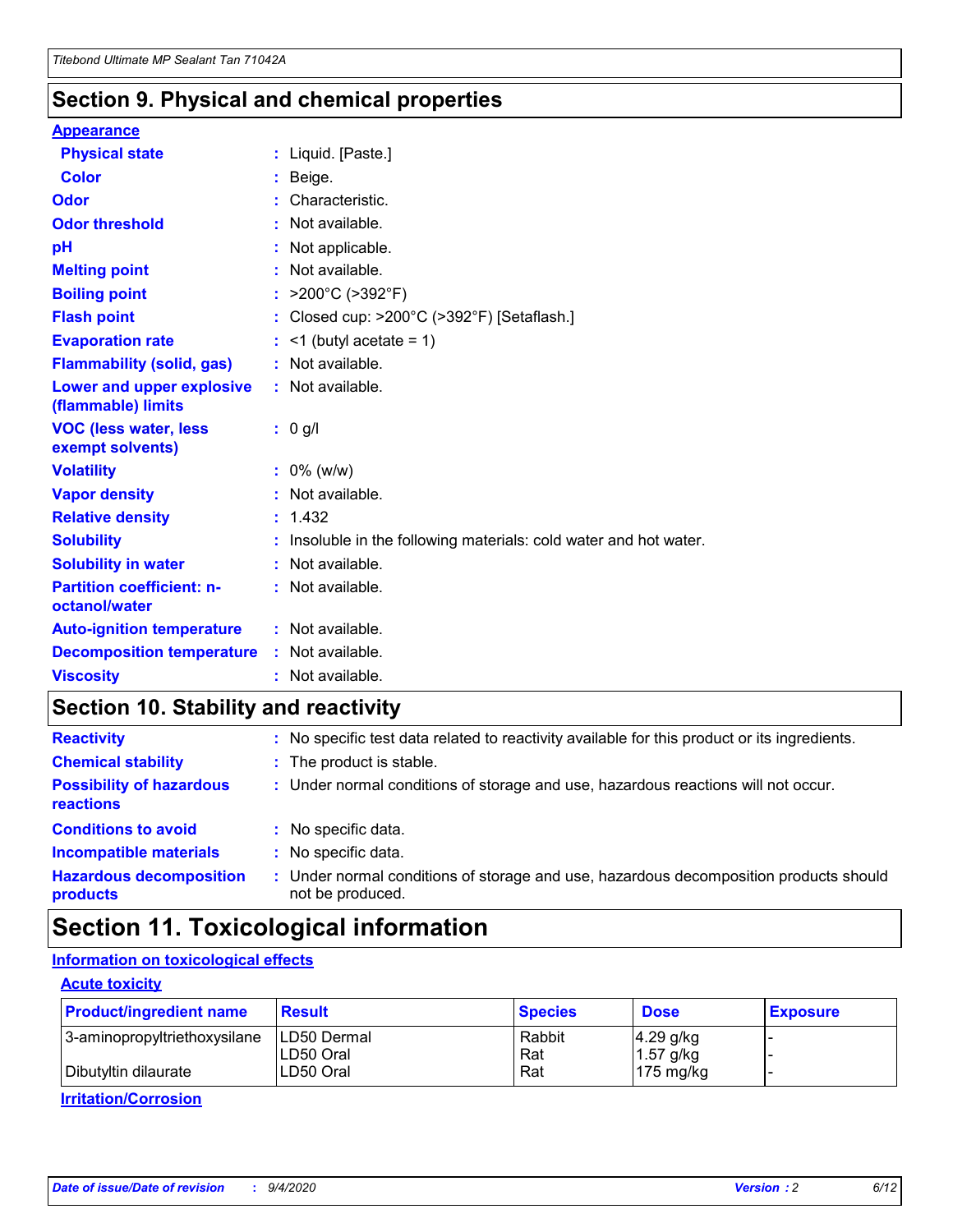# **Section 11. Toxicological information**

| <b>Product/ingredient name</b> | <b>Result</b>            | <b>Species</b> | <b>Score</b> | <b>Exposure</b>           | <b>Observation</b> |
|--------------------------------|--------------------------|----------------|--------------|---------------------------|--------------------|
| 3-aminopropyltriethoxysilane   | Eyes - Mild irritant     | Rabbit         |              | $100$ mg                  |                    |
|                                | Eyes - Severe irritant   | Rabbit         |              | 24 hours 750              |                    |
|                                |                          |                |              | ug                        |                    |
|                                | Skin - Severe irritant   | Rabbit         |              | 24 hours 5                | -                  |
| Dibutyltin dilaurate           | Eyes - Moderate irritant | Rabbit         |              | mq<br><b>24 hours 100</b> |                    |
|                                |                          |                |              | mg                        |                    |
|                                | Skin - Severe irritant   | Rabbit         |              | 500 mg                    |                    |

#### **Sensitization**

Not available.

#### **Mutagenicity**

Not available.

#### **Carcinogenicity**

Not available.

#### **Reproductive toxicity**

Not available.

#### **Teratogenicity**

Not available.

#### **Specific target organ toxicity (single exposure)**

Not available.

#### **Specific target organ toxicity (repeated exposure)**

| <b>Name</b>                                                                  |                                                                                                                             | <b>Category</b>                                     | <b>Route of</b><br>exposure  | <b>Target organs</b> |  |  |
|------------------------------------------------------------------------------|-----------------------------------------------------------------------------------------------------------------------------|-----------------------------------------------------|------------------------------|----------------------|--|--|
| Dibutyltin dilaurate                                                         |                                                                                                                             | Category 1                                          | $\qquad \qquad \blacksquare$ | respiratory system   |  |  |
| <b>Aspiration hazard</b><br>Not available.                                   |                                                                                                                             |                                                     |                              |                      |  |  |
| <b>Information on the likely</b><br>routes of exposure                       | : Not available.                                                                                                            |                                                     |                              |                      |  |  |
| <b>Potential acute health effects</b>                                        |                                                                                                                             |                                                     |                              |                      |  |  |
| <b>Eye contact</b>                                                           | : May cause eye irritation.                                                                                                 |                                                     |                              |                      |  |  |
| <b>Inhalation</b>                                                            |                                                                                                                             | : No known significant effects or critical hazards. |                              |                      |  |  |
| <b>Skin contact</b>                                                          |                                                                                                                             | : May cause skin irritation.                        |                              |                      |  |  |
| <b>Ingestion</b>                                                             |                                                                                                                             | : No known significant effects or critical hazards. |                              |                      |  |  |
| Symptoms related to the physical, chemical and toxicological characteristics |                                                                                                                             |                                                     |                              |                      |  |  |
| <b>Eye contact</b>                                                           | : Adverse symptoms may include the following:<br>irritation<br>watering<br>redness                                          |                                                     |                              |                      |  |  |
| <b>Inhalation</b>                                                            | : Adverse symptoms may include the following:<br>reduced fetal weight<br>increase in fetal deaths<br>skeletal malformations |                                                     |                              |                      |  |  |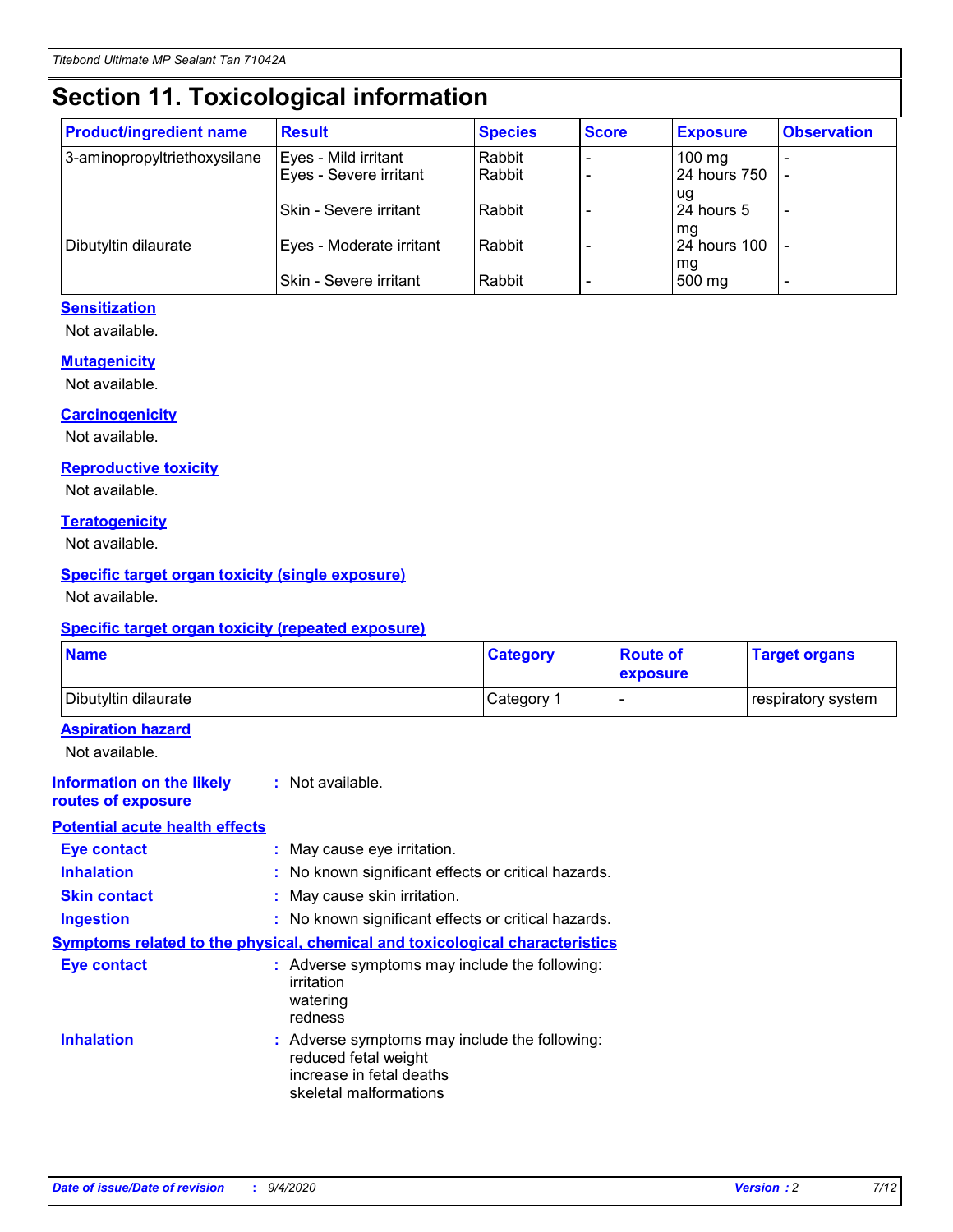# **Section 11. Toxicological information**

| <b>Skin contact</b>                     | : Adverse symptoms may include the following:                                                            |
|-----------------------------------------|----------------------------------------------------------------------------------------------------------|
|                                         | irritation                                                                                               |
|                                         | redness                                                                                                  |
|                                         | reduced fetal weight                                                                                     |
|                                         | increase in fetal deaths                                                                                 |
|                                         | skeletal malformations                                                                                   |
| <b>Ingestion</b>                        | : Adverse symptoms may include the following:                                                            |
|                                         | reduced fetal weight                                                                                     |
|                                         | increase in fetal deaths                                                                                 |
|                                         | skeletal malformations                                                                                   |
|                                         | Delayed and immediate effects and also chronic effects from short and long term exposure                 |
| <b>Short term exposure</b>              |                                                                                                          |
| <b>Potential immediate</b>              | : Not available.                                                                                         |
| effects                                 |                                                                                                          |
| <b>Potential delayed effects</b>        | : Not available.                                                                                         |
| Long term exposure                      |                                                                                                          |
| <b>Potential immediate</b>              | : Not available.                                                                                         |
| effects                                 |                                                                                                          |
| <b>Potential delayed effects</b>        | : Not available.                                                                                         |
| <b>Potential chronic health effects</b> |                                                                                                          |
| Not available.                          |                                                                                                          |
| <b>General</b>                          | : Once sensitized, a severe allergic reaction may occur when subsequently exposed to<br>very low levels. |
| <b>Carcinogenicity</b>                  | : No known significant effects or critical hazards.                                                      |
| <b>Mutagenicity</b>                     | : No known significant effects or critical hazards.                                                      |
| <b>Teratogenicity</b>                   | May damage the unborn child.                                                                             |
| <b>Developmental effects</b>            | : No known significant effects or critical hazards.                                                      |
| <b>Fertility effects</b>                | May damage fertility.                                                                                    |
| <b>Numerical measures of toxicity</b>   |                                                                                                          |
| <b>Acute toxicity estimates</b>         |                                                                                                          |
| الملحلة والمستحيط والمسالم              |                                                                                                          |

Not available.

## **Section 12. Ecological information**

#### **Toxicity**

| <b>Product/ingredient name</b> | <b>Result</b>                                       | <b>Species</b>               | <b>Exposure</b>       |
|--------------------------------|-----------------------------------------------------|------------------------------|-----------------------|
| Dibutyltin dilaurate           | $ CC50>3$ mg/l<br>Chronic EC10 > 2 mg/l Fresh water | Algae<br>Algae - Desmodesmus | 72 hours<br>196 hours |
|                                |                                                     | <b>I</b> subspicatus         |                       |

#### **Persistence and degradability**

| <b>Product/ingredient name</b> | <b>Test</b>                                                                    | <b>Result</b>  |                   | <b>Dose</b> | <b>Inoculum</b>         |
|--------------------------------|--------------------------------------------------------------------------------|----------------|-------------------|-------------|-------------------------|
| Dibutyltin dilaurate           | OECD 301F<br>Ready<br>Biodegradability -<br>Manometric<br>Respirometry<br>Test | 23 % - 28 days |                   |             |                         |
| <b>Product/ingredient name</b> | <b>Aquatic half-life</b>                                                       |                | <b>Photolysis</b> |             | <b>Biodegradability</b> |
| Dibutyltin dilaurate           |                                                                                |                |                   |             | <b>Inherent</b>         |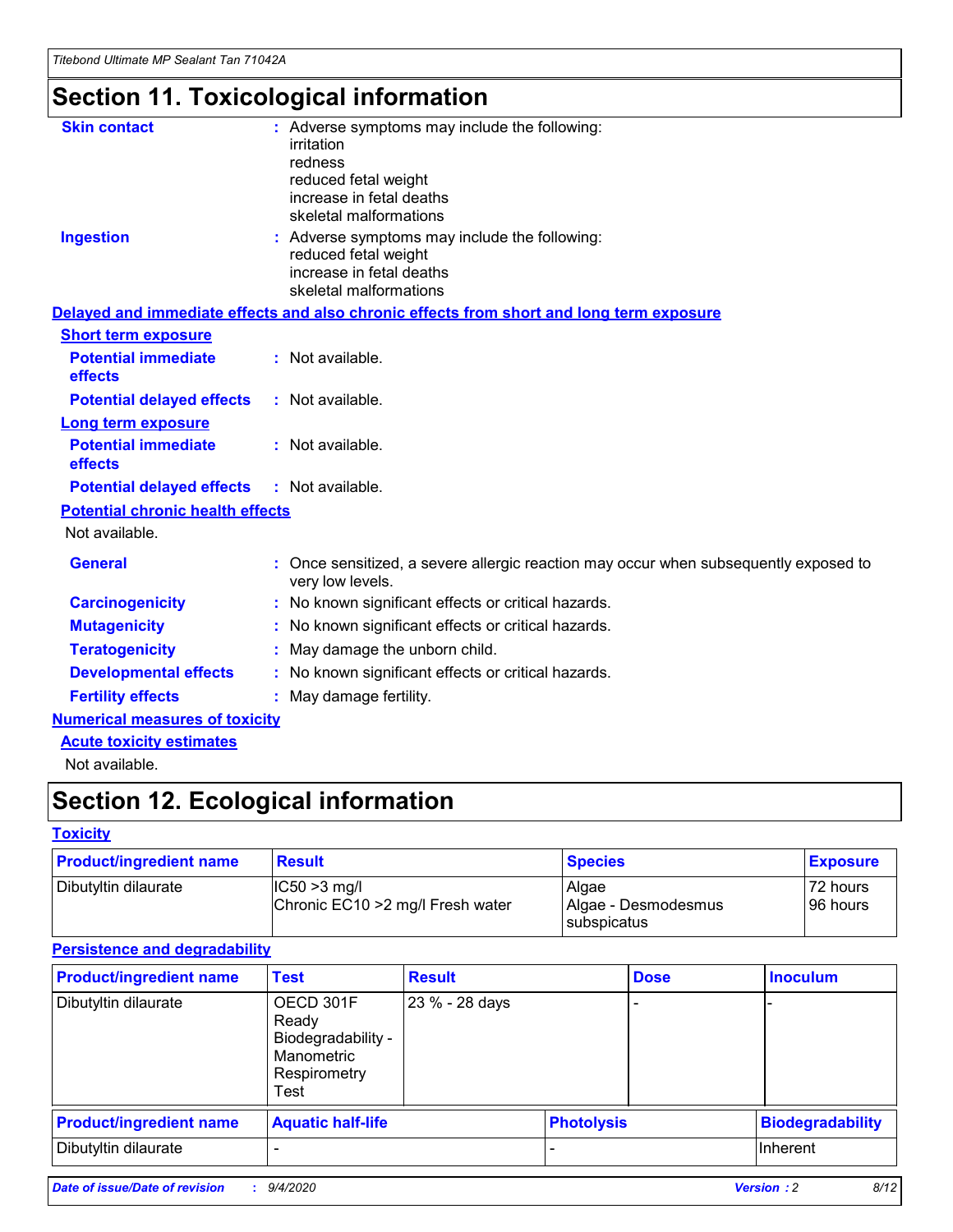# **Section 12. Ecological information**

#### **Bioaccumulative potential**

| <b>Product/ingredient name</b> | <b>LogP</b> <sub>ow</sub> | <b>BCF</b> | <b>Potential</b> |
|--------------------------------|---------------------------|------------|------------------|
| 3-aminopropyltriethoxysilane   | 4.44                      | 3.4        | low              |
| Dibutyltin dilaurate           |                           | 2.91       | low              |

#### **Mobility in soil**

| <b>Soil/water partition</b>           |  | : Not available. |
|---------------------------------------|--|------------------|
| <b>coefficient</b> (K <sub>oc</sub> ) |  |                  |

**Other adverse effects** : No known significant effects or critical hazards.

### **Section 13. Disposal considerations**

**Disposal methods :**

The generation of waste should be avoided or minimized wherever possible. Disposal of this product, solutions and any by-products should at all times comply with the requirements of environmental protection and waste disposal legislation and any regional local authority requirements. Dispose of surplus and non-recyclable products via a licensed waste disposal contractor. Waste should not be disposed of untreated to the sewer unless fully compliant with the requirements of all authorities with jurisdiction. Waste packaging should be recycled. Incineration or landfill should only be considered when recycling is not feasible. This material and its container must be disposed of in a safe way. Care should be taken when handling emptied containers that have not been cleaned or rinsed out. Empty containers or liners may retain some product residues. Avoid dispersal of spilled material and runoff and contact with soil, waterways, drains and sewers.

### **Section 14. Transport information**

|                                      | <b>DOT</b><br><b>Classification</b> | <b>TDG</b><br><b>Classification</b> | <b>Mexico</b><br><b>Classification</b> | <b>ADR/RID</b>           | <b>IMDG</b>              | <b>IATA</b>    |
|--------------------------------------|-------------------------------------|-------------------------------------|----------------------------------------|--------------------------|--------------------------|----------------|
| <b>UN number</b>                     | Not regulated.                      | Not regulated.                      | Not regulated.                         | Not regulated.           | Not regulated.           | Not regulated. |
| <b>UN proper</b><br>shipping name    |                                     |                                     |                                        |                          |                          |                |
| <b>Transport</b><br>hazard class(es) |                                     | $\overline{\phantom{0}}$            | $\qquad \qquad \blacksquare$           | $\overline{\phantom{0}}$ | $\overline{\phantom{0}}$ |                |
| <b>Packing group</b>                 |                                     |                                     |                                        |                          |                          |                |
| <b>Environmental</b><br>hazards      | No.                                 | No.                                 | No.                                    | No.                      | No.                      | No.            |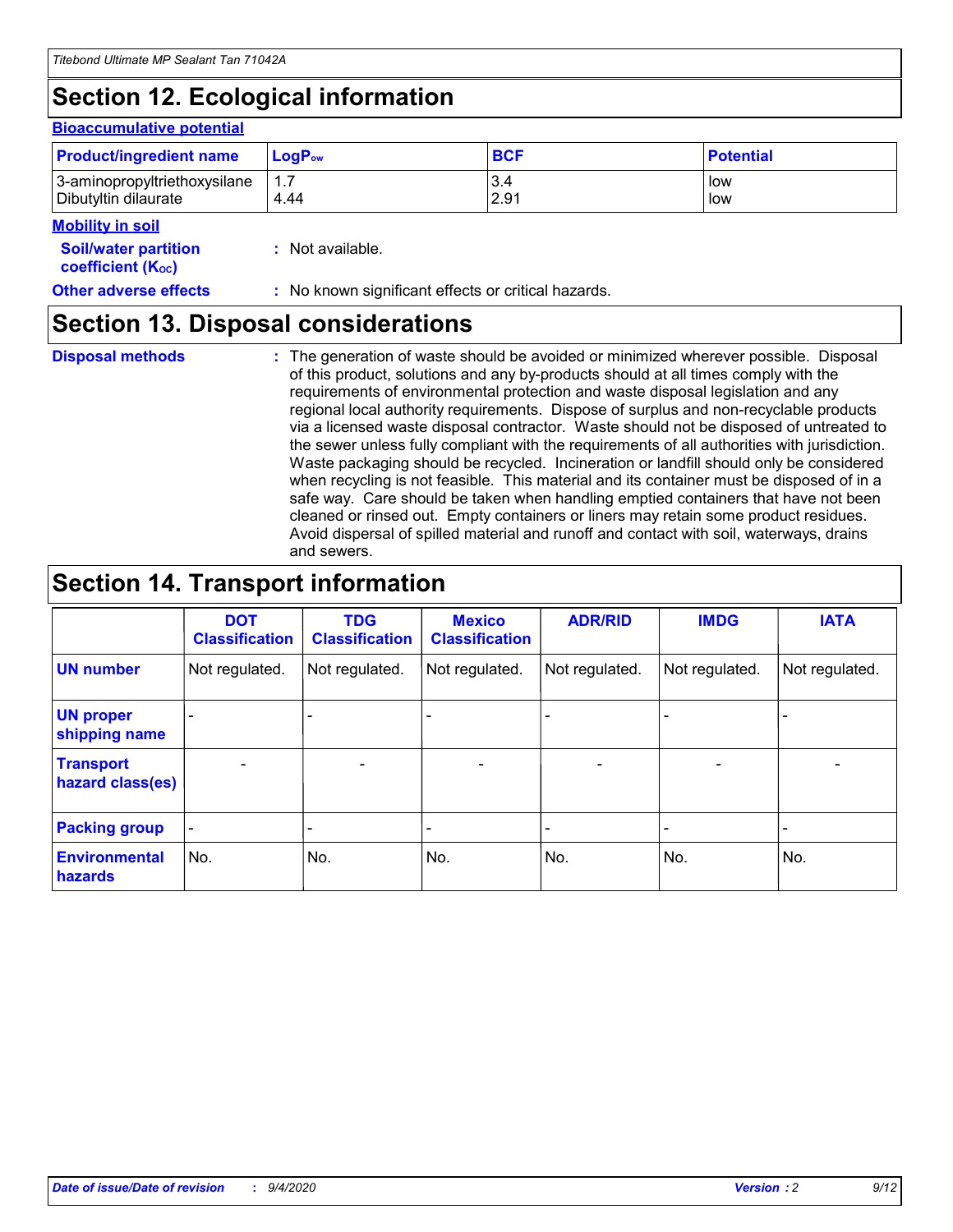### **Section 15. Regulatory information**

#### **U.S. Federal regulations**

#### **SARA 302/304**

#### **Composition/information on ingredients**

No products were found.

| SARA 304 RQ | Not applicable. |
|-------------|-----------------|
|-------------|-----------------|

#### **SARA 311/312**

#### **Classification :** EYE IRRITATION - Category 2B SKIN SENSITIZATION - Category 1 TOXIC TO REPRODUCTION - Category 1B HNOC - Product generates methanol during cure.

#### **Composition/information on ingredients**

| <b>Name</b>                  | $\frac{9}{6}$ | <b>Classification</b>                                                                                                                                                                                                                                                                                      |
|------------------------------|---------------|------------------------------------------------------------------------------------------------------------------------------------------------------------------------------------------------------------------------------------------------------------------------------------------------------------|
| 3-aminopropyltriethoxysilane | $\leq$ 3      | <b>FLAMMABLE LIQUIDS - Category 4</b><br><b>ACUTE TOXICITY (oral) - Category 4</b><br><b>SKIN IRRITATION - Category 2</b><br>EYE IRRITATION - Category 2A                                                                                                                                                  |
| Dibutyltin dilaurate         | ≤0.3          | <b>ACUTE TOXICITY (oral) - Category 3</b><br>SKIN CORROSION - Category 1C<br>SERIOUS EYE DAMAGE - Category 1<br>SKIN SENSITIZATION - Category 1<br><b>GERM CELL MUTAGENICITY - Category 2</b><br>TOXIC TO REPRODUCTION - Category 1B<br>SPECIFIC TARGET ORGAN TOXICITY (REPEATED<br>EXPOSURE) - Category 1 |

#### **State regulations**

**Massachusetts :**

: None of the components are listed.

**New York :** None of the components are listed. **New Jersey :** None of the components are listed.

**Pennsylvania :** None of the components are listed.

#### **California Prop. 65**

WARNING: This product can expose you to methanol, which is known to the State of California to cause birth defects or other reproductive harm. For more information go to www.P65Warnings.ca.gov.

| Ingredient name | No significant risk<br>level | <b>Maximum</b><br>acceptable dosage<br>level |
|-----------------|------------------------------|----------------------------------------------|
| methanol        |                              | Yes.                                         |

#### **International regulations**

**Chemical Weapon Convention List Schedules I, II & III Chemicals** Not listed.

#### **Montreal Protocol**

Not listed.

**Stockholm Convention on Persistent Organic Pollutants**

Not listed.

#### **UNECE Aarhus Protocol on POPs and Heavy Metals** Not listed.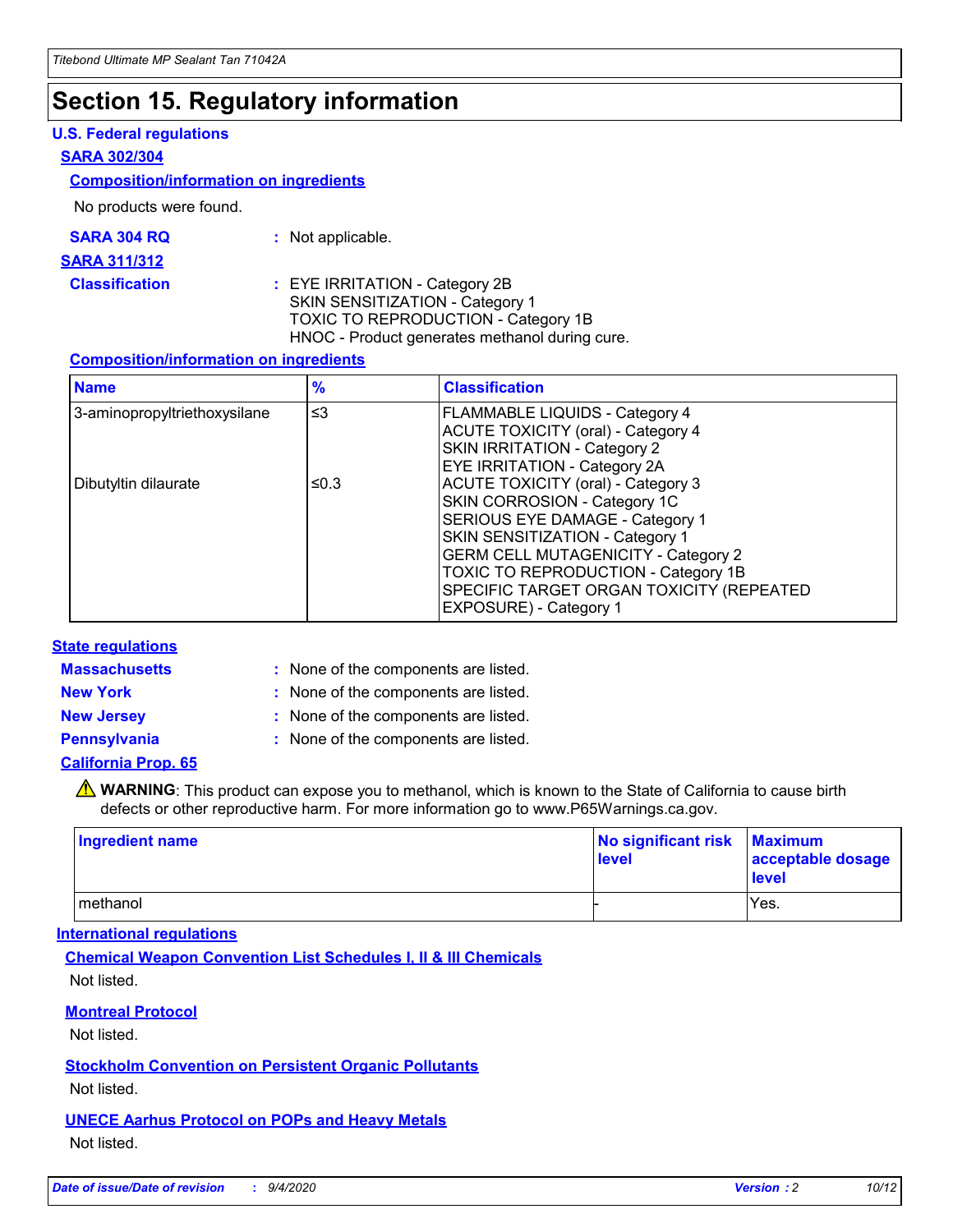## **Section 15. Regulatory information**

#### **Inventory list**

- 
- **China :** Not determined.

**United States TSCA 8(b) inventory**

**:** All components are active or exempted.

# **Section 16. Other information**





**Caution: HMIS® ratings are based on a 0-4 rating scale, with 0 representing minimal hazards or risks, and 4 representing significant hazards or risks. Although HMIS® ratings and the associated label are not required on SDSs or products leaving a facility under 29 CFR 1910.1200, the preparer may choose to provide them. HMIS® ratings are to be used with a fully implemented HMIS® program. HMIS® is a registered trademark and service mark of the American Coatings Association, Inc.**

**The customer is responsible for determining the PPE code for this material. For more information on HMIS® Personal Protective Equipment (PPE) codes, consult the HMIS® Implementation Manual.**

**National Fire Protection Association (U.S.A.)**



**Reprinted with permission from NFPA 704-2001, Identification of the Hazards of Materials for Emergency Response Copyright ©1997, National Fire Protection Association, Quincy, MA 02269. This reprinted material is not the complete and official position of the National Fire Protection Association, on the referenced subject which is represented only by the standard in its entirety.**

**Copyright ©2001, National Fire Protection Association, Quincy, MA 02269. This warning system is intended to be interpreted and applied only by properly trained individuals to identify fire, health and reactivity hazards of chemicals. The user is referred to certain limited number of chemicals with recommended classifications in NFPA 49 and NFPA 325, which would be used as a guideline only. Whether the chemicals are classified by NFPA or not, anyone using the 704 systems to classify chemicals does so at their own risk.**

#### **Procedure used to derive the classification**

| <b>Classification</b>                                                                                         | <b>Justification</b>                                  |
|---------------------------------------------------------------------------------------------------------------|-------------------------------------------------------|
| <b>EYE IRRITATION - Category 2B</b><br>SKIN SENSITIZATION - Category 1<br>TOXIC TO REPRODUCTION - Category 1B | Expert judgment<br>Expert judgment<br>Expert judgment |
| <b>History</b>                                                                                                |                                                       |

| .                                 |              |
|-----------------------------------|--------------|
| <b>Date of printing</b>           | : 4/22/2022  |
| Date of issue/Date of<br>revision | 9/4/2020     |
| Date of previous issue            | : 10/16/2020 |
| <b>Version</b>                    | $\cdot$ 2    |
|                                   |              |